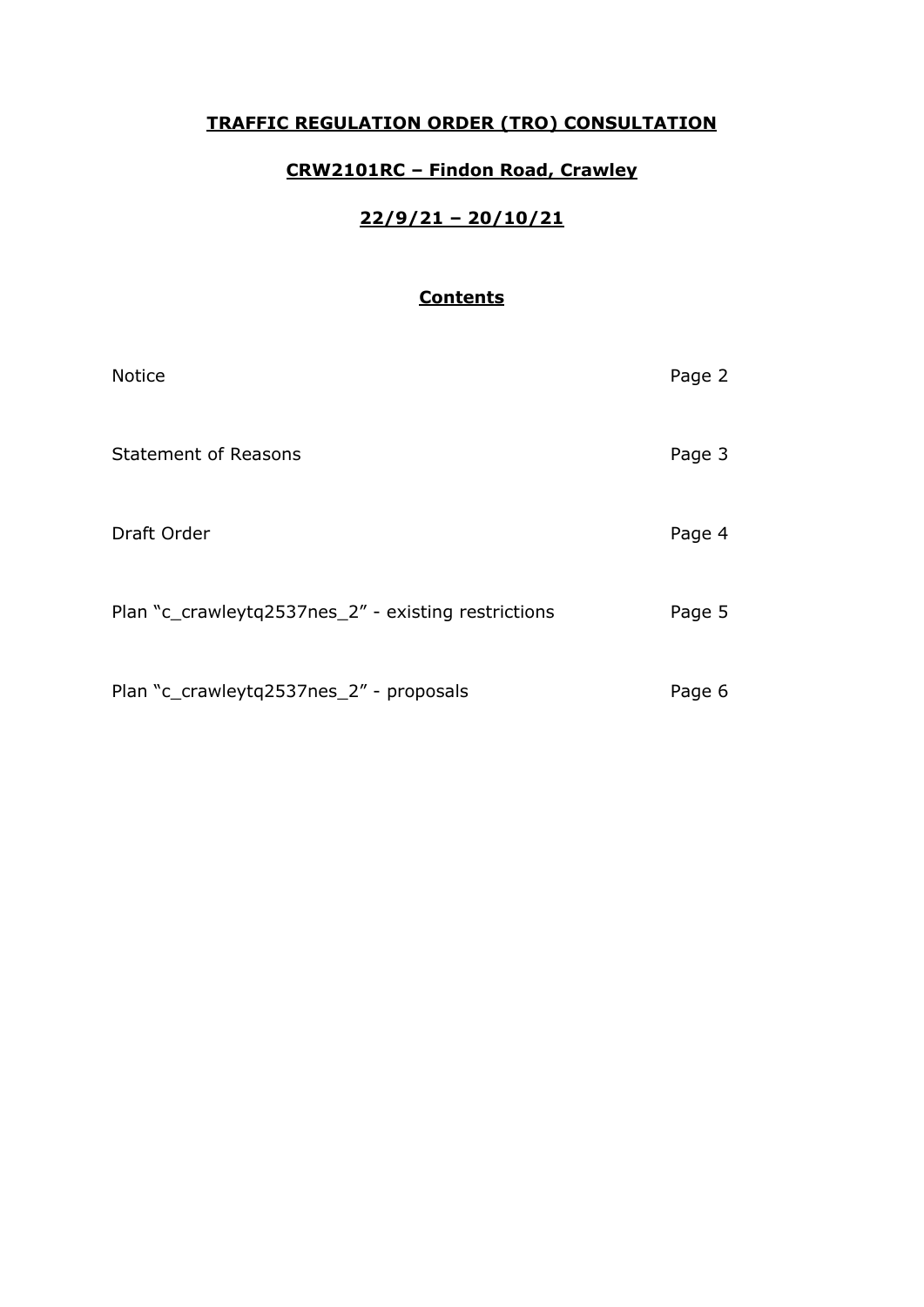#### **WEST SUSSEX COUNTY COUNCIL ((CRAWLEY BOROUGH) (PARKING PLACES AND TRAFFIC REGULATION) (CONSOLIDATION) ORDER 2010) (FINDON ROAD AMENDMENT) ORDER 202\***

**NOTICE** is hereby given that West Sussex County Council propose to make a permanent Order under the provisions of the Road Traffic Regulation Act 1984, the effect of which will be to introduce lengths of prohibition of waiting at all times (double yellow lines) on sections of both sides of Findon Road from its junction with Fernhurst Close northwards for a distance of 60 metres.

The consultation for this proposal will start on 22 September 2021 and, AT THAT TIME, full details of the proposal in this Notice can be viewed on our website [www.westsussex.gov.uk/tro.](http://www.westsussex.gov.uk/tro) The [website](https://www.westsussex.gov.uk/roads-and-travel/traffic-regulation-orders/) includes a response form for comments or objections.

Due to current social distancing requirements, paper copies of documents will not be available to view in council offices or libraries. People without access to a computer who wish to view details of the scheme should telephone the West Sussex County Council Contact Centre on 01243 642105 to receive the documents by post.

Any objections or comments about the proposal must be received by 20 October 2021. These may be sent via the response form on the website, in writing to: TRO Team, West Sussex County Council, The Grange, Tower Street, Chichester, PO19 1RH; or by e-mail to: [tro.consultation@westsussex.gov.uk.](mailto:tro.consultation@westsussex.gov.uk) All correspondence should be addressed to the undersigned, quoting the reference TRO/CRW2101/RC. Only correspondence including a full name and address will be considered.

Dated this 22 September 2021

 Director of Law & Assurance County Hall **Chichester**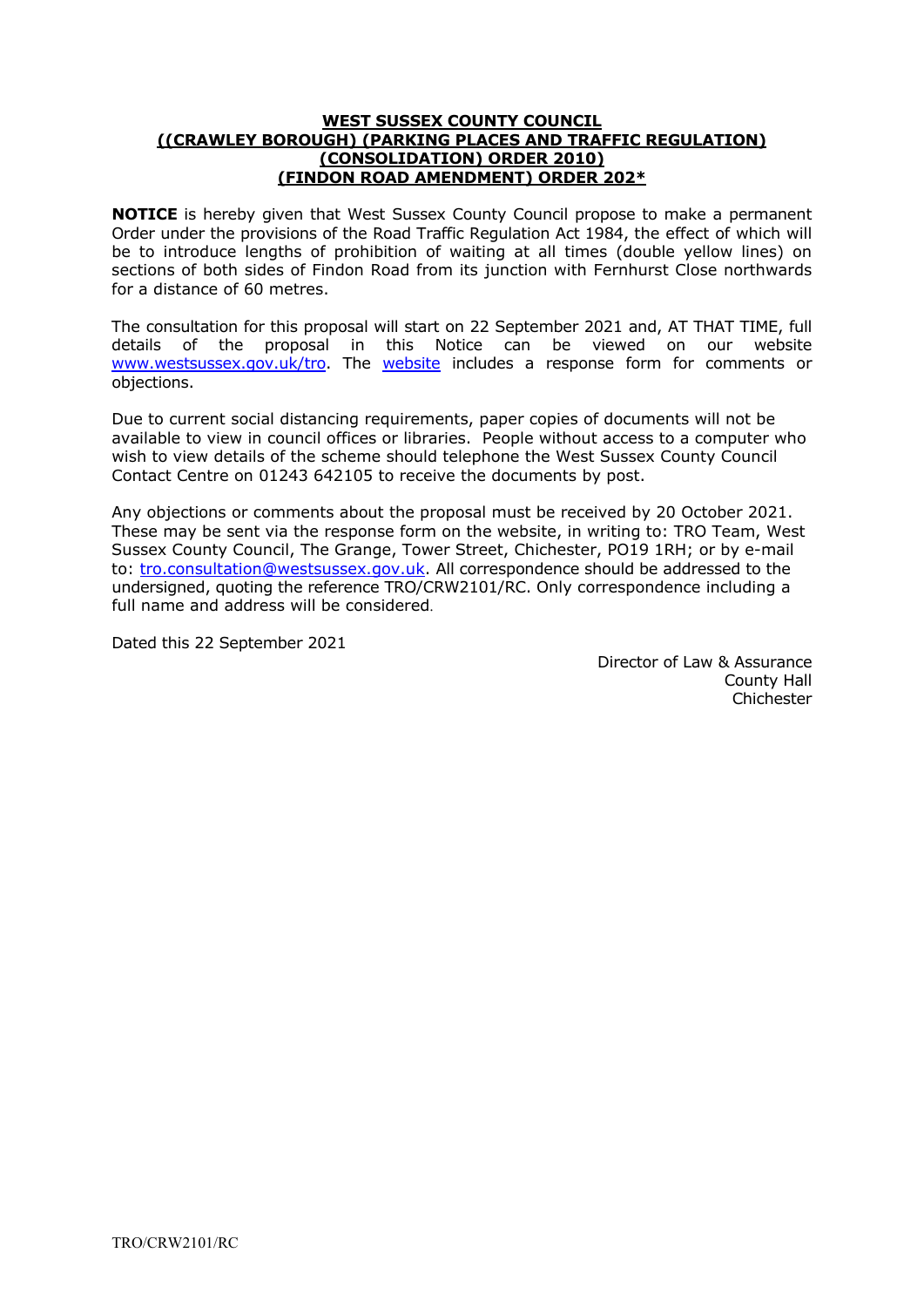### **WEST SUSSEX COUNTY COUNCIL ((CRAWLEY BOROUGH) (PARKING PLACES AND TRAFFIC REGULATION) (CONSOLIDATION) ORDER 2010) (FINDON ROAD AMENDMENT) ORDER 202\***

### **STATEMENT OF REASONS FOR PROPOSING TO MAKE THE ORDER**

The County Council in exercise of their powers under the Road Traffic Regulation Act 1984, propose to introduce a permanent Order the effect of which will be to introduce lengths of prohibition of waiting at all times (double yellow lines) on sections of both sides of Findon Road from its junction with Fernhurst Close northwards for a distance of approx.. 60 metres.

Local residents have reported numerous incidences where inconsiderate parking on sections of the carriageway, footway and verges of Findon Road, north of Fernhurst Close, obstructs the road. This causes access issues for refuse vehicles and has resulted in emergency services delays attending incidents. There has been an increase in the number of obstructions and road safety issues being reported and incidents of damage sustained to residents' vehicles.

A TRO to resolve this issue was prioritised for progression as part of the Councils works programme.

Findon Road is a narrow road with a lack of dedicated parking space. Indiscriminate parking has become commonplace affecting visibility for all road users to the detriment of traffic flow and restricting access.

The introduction of lengths of prohibition of waiting at all times (double yellow lines) on Findon Road, aims to deter parking on the narrower sections of Findon Road to prevent obstruction, improve forward visibility and aid traffic movements.

This Order is proposed for avoiding danger to persons or other traffic using the road or any other road or for preventing the likelihood of any such danger arising and for facilitating the passage on the road or any other road of any class of traffic (including pedestrians).

Plan Nos. TQ2537NES

shows the length of road, which is the subject of the proposed Order.

Director of Law & Assurance County Hall Chichester

Dated October 2021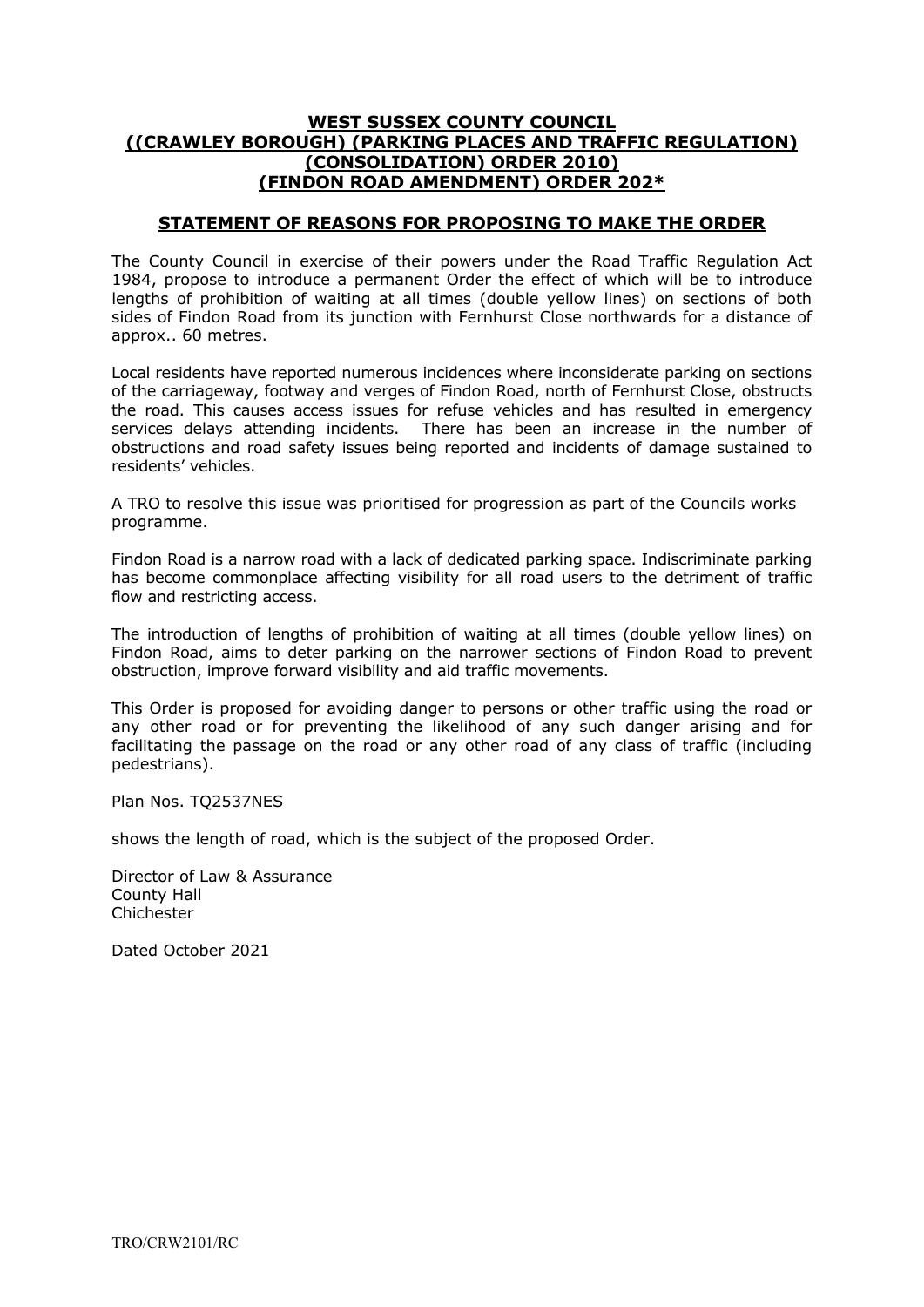#### **WEST SUSSEX COUNTY COUNCIL ((CRAWLEY BOROUGH) (PARKING PLACES AND TRAFFIC REGULATION) (CONSOLIDATION) ORDER 2010) (FINDON ROAD AMENDMENT) ORDER 202\***

West Sussex County Council in exercise of their powers under Sections 1 (1) 2 (1) and (2), 4 (2), 45, 46, 49 and 53 and Part IV of Schedule 9 of the Road Traffic Regulation Act 1984 "the Act" as amended and of all other enabling powers and after consultation with the chief officer of police in accordance with Part III of Schedule 9 to the Act hereby make the following Order:-

- 1. This Order shall come into operation on the 16<sup>th</sup> day of August 2021 and may be cited as "West Sussex County Council ((Crawley Borough) (Parking Places and Traffic Regulation) (Consolidation) Order 2010) (Findon Road Amendment) Order 202\*."
- 2. The "West Sussex County Council (Crawley Borough) (Parking Places and Traffic Regulation) (Consolidation) Order 2010" is hereby amended by the insertion into it of the plan specified in the First Schedule to this Order.

#### **FIRST SCHEDULE Plan to be inserted**

TQ2537NES (Sheet Issue No. 1)

COUNTY COUNCIL was hereto affixed (1) THE COMMON SEAL of WEST SUSSEX  $\vert$ 

 ) )

in the presence of: )(L.S) ) the day of

Authorised Signatory ) )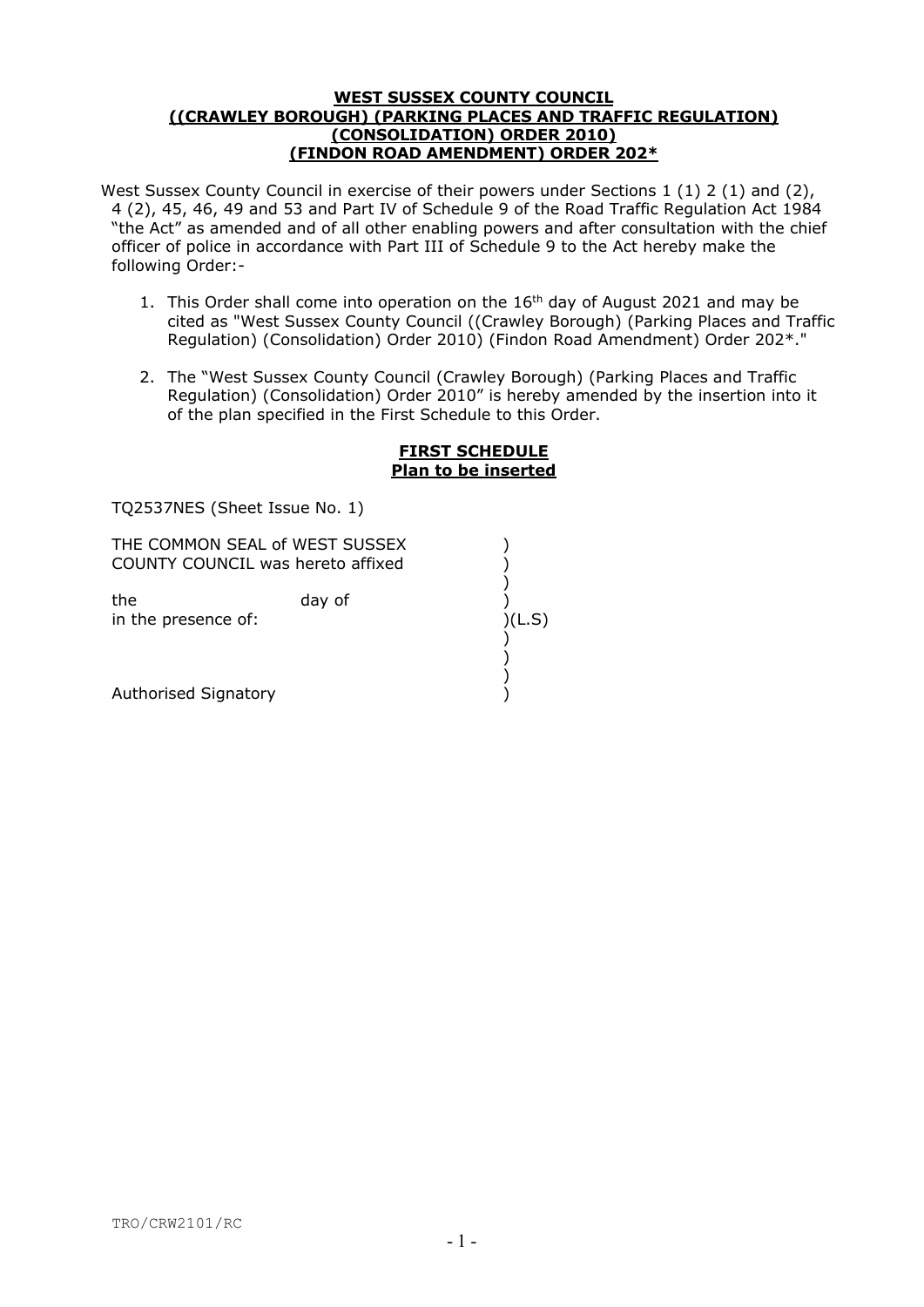

# PAGE 1 OF 2: EXISTING RESTRICTIONS ONLY